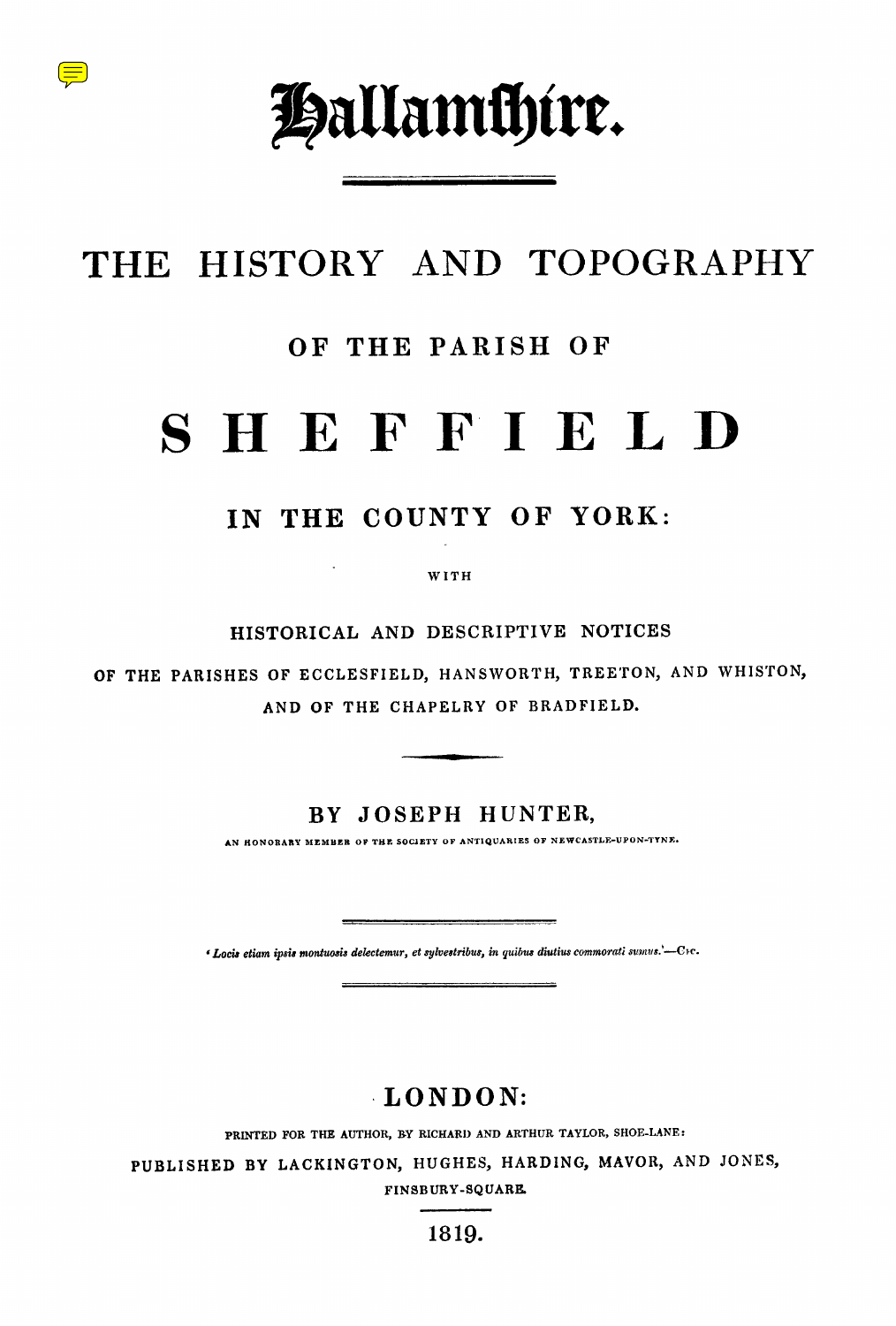# LIST OF SUBSCRIBERS.

#### LARGE PAPER.

HIs MAJESTY'S Library. His Grace the DUKE of NORFOLK.

**BEDFORD,** William, esq . Byrches-green, Warwickshire. Black, Mr.  $\rm W$ ., Norwich. Britton, John, esq. F.S.A. Tavistock-place, London. Broadley, H., esq. Hull. Broadley, J ., esq. F.S .A . Kirk-Ella, Yorkshire. Burbeary, Mr., Sheffield. Cockburn, Sir William, hart. Bath. Company of Cutlers, Sheffield. Crosse, J., esq. F.S.A. Hull. Frend, William, esq. London. Girdler, Mrs. Sarah. Hayward, Francis, M.D. Bath. Hibbert, George, esq. Clapham-common. Hoare, Sir Richard Colt, bart. F.R.S. &c. Stourhead. Hoult, Mr. John, Wadsley-bridge. Lloyd, W. H., esq. London. Mole, Thomas E., esq. Poplars, near Birmingham. Nightingale, William Edward, esq. Lea, Derbyshire.

North, J. P., esq. London. Parker, Adamson, esq. Longley, near Sheffield. Radclyffe, William, esq. F.S.A. Rouge-croix pursuivant. Rawson, Thomas, esq . Wardsend, near Sheffield. Read, John, esq. Norton-house, near Sheffield. Rennie, John, esq. F.R. & A.S. London. Rimington, John, esq . Hillsborough, near Sheffield. Russell, W. G., esq. Moseley, Worcestershire. Sheffield Subscription Library. Shore, Samuel, esq. Meersbrook, near Sheffield. Sitwell, Sir George, bart. Renishaw, Derbyshire. Staniforth, W., esq. Sheffield. Taylor, George Watson, esq. M.P. London. Wilson, Henry, esq. Aldermanbury, London. Wilson, William, esq. Aldermanbury, London. Wilson, Mr. W., Sheffield. York, Library of **Manchester** College.

SMALL PAPER.

ANDOVER, Right Honourable Lord Viscount. Alderson, Rev. William, Aston. Aspland, Rev. Robert, Hackney. Astley, Rev. Richard, Halifax. Badger, Mr. Thomas, solicitor, Rotherham. Bagshaw, Sir W. C., The Oaks, Derbyshire. Bagshaw, Mrs., Banner-cross. Baker, George, esq. Northampton. Barber, Mr. Enoch, Sheffield. Barlow, Messrs. J. and T., Sheffield. Barratt, Mr., bookseller, Bath. Barry, Henry, esq. Bath. Basnett, Mr. C. H., Bath. Beilby, Mr. Thomas, bookseller, Birmingham. Beldon, Joseph, esq. Temple. Bishop, Mr. E. L., Sharrow-lane, Sheffield Blakelock, Mr . Ralph, Sheffield. Bliss, Rev. Philip, LL.B ., St. John's college Oxford. Booth, Mr., bookseller, Duke-street, London. Bosville, Rev. Thomas, Ravenfield-park . (Two copies.) Bower, Henry, esq. Tickhill. Bradford Public Library. Bramhall, Mr. J. S., Sheffield. Brammall, Mr. Daniel, Sheaf-house. Brammall, Mr. Thomas, Heeley. Bransby, Rev. J. H., Dudley. Bright, B. H., esq. Bright, Richard, esq. Ham-Green, Bristol. Brittain, Mr. Verdon, Sheffield. (Two copies.) Broadbent, Mr. J. W., Sheffield.

Broadhurst, Rev. T., Bath. Brookfield, Mr., solicitor, Sheffield. Broomhead, Mr. Richard, Revel-grange. Brownell, Mr. Peter, Sheffield. Burnell, Peter Pegge, esq. Winkburn, Notts. Burrell, William, esq. Broom-park, Northumberland. Christie, John, esq. Hackney Wick. Clement, Mrs., Swainswick, near Bath. Clifford, Sir Thomas, bart. Tixall. Collings, Mr., bookseller, Bath. Crawford, Stewart, M.D. Bath. Creswick, Mr. Nathaniel, Sheffield. Cruttenden, E. H., esq. Bath. Dawson, C. H ., esq. Royd's-hall. Deakin, Mr. Thomas, Sheffield. Dealtry, Rev. William, Wigginton, near York. Douce, W. H., esq. Bath. Dunn, Mr. Thomas, Sheffield. Eadon, Mr. John, Sheffield. Edmunds, F . O., esq. Worsborough. Eyre, Rev. Mr. Archdeacon. Falconer, Rev. Thomas, Bath. Favell, Mr. John, Sheffield. Fox, Mr. Godfrey, Sheffield. Furniss, Mr. J. B., Sheffield. Galway, Right Honourable Dowager Viscountess. Gales, Miss, Sheffield. Gilbert-Cooper, John, esq. Thurgarton Priory, Notts. Greaves, G. B., esq. Page-hall. Gunning, Miss E., **Swainswick, near Bath.**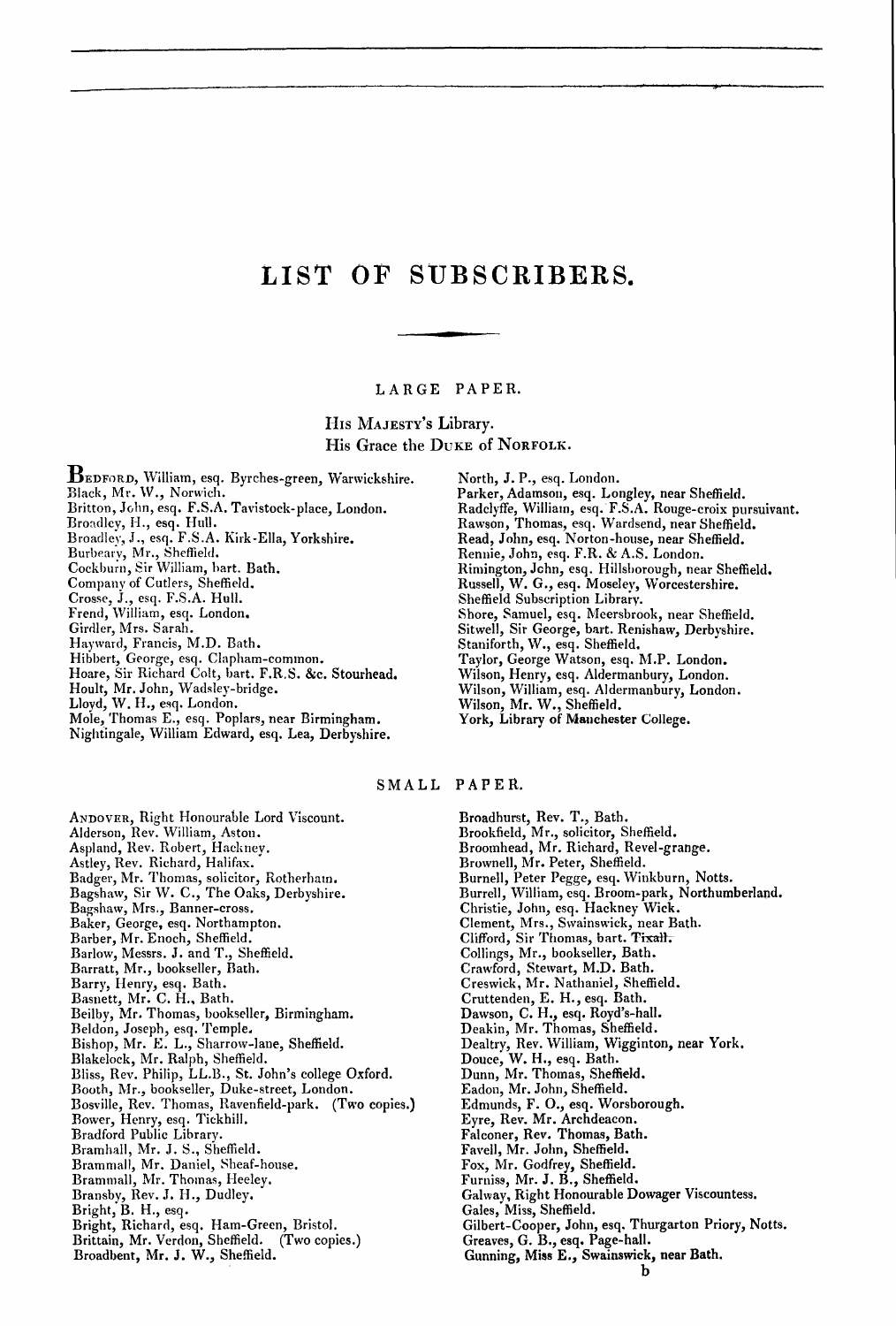#### vi **Att of Subfcribers.**

Gurney, Mr. Joseph, Sheffield. Hadfield, Mr. Samuel, Sheffield. Halifax Public Library. Hall, John, esq. Epping-Forest. Hamper, William, esq. Birmingham. Harting, John, esq. London. Hayward, William, esq. London. Heywood, Mrs. Nathaniel, Manchester. Heywood, Benjamin, esq. Manchester. Hodgson, Rowland, esq. Sheffield. Hodgson, Mr. William, Sheffield. Hollis, John, esq. High Wycombe, Bucks. Holme, Edward, M.D. Manchester. Hoole, Mr. W., Crooks. Housman, John, esq. Farm, near Sheffield. Howse, H. E., esq. Lyncomb, near Bath. Hudson, Mr. Joseph, Sheffield. Hunter, Mr. Michael, Sheffield. Inchbald, Rev. P., LL.D. Eastfield, near Doncaster. Jackson, Mr. Henry, Sheffield. Kay, Mr. Robert, Bolton. Kentish, Rev. John, Birmingham. Kesteven, Mr., London. Kesteven, Mr. Thomas, London. Key, Mrs. H. G., Herne-hill, near London. Lambert, James, esq. London. Lawson, Mrs., Boroughbridge-hall. Lawson, Marmaduke, esq. M.P. Boroughbridge-hall. Lloyd, Gamaliel**,** esq. London. Lucas, Mr. Samuel, Sheffield. Lysons, Rev. D., F.R. & A.S. Rodmarton, Gloucestershire. M'Coy, Mr. Edward, Kennington, near London. Manchester, King-Street Library. Manchester, Portico Library. Markland, J. H ., esq. F.S.A. Temple. Marshall, John, esq. Headingley, near Leeds. Mason, Thomas, esq. Upper-house, near Bradford Maude, Francis, esq. F.S.A. Milner, John, esq. Attercliffe. Montgomery, Mr. James, Sheffield. Moseley Book Association, Worcestershire. Newbould, Mr. William, Broomhill. Newbould, Mr. Samuel, Bridgefield. Newcastle-upon-Tyne Antiquarian Society. Newcastle-upon-Tyne Literary and Philosophical Society. Nicholson, Mr. W., Shire-green. Nowill, Mr. Joseph, London. Nunn, Mr., bookseller, London . (Two copies.) Oates, Mr. Charles, High-house. Oates, Mrs,, Bath. Oates, Edward, esq. Weetwood, near Leeds. Oates, Joseph, esq. Weetwood, near Leeds. Overend, Mr. Hall, Sheffield. Oxford, New College Library. Palfreyman, Mr. Luke jun., Sheffield. Parker, Miss E. Shiercliffe. Parker, Rev. Francis, Sheffield. Parker, Mr. Holy, Sheffield. Parker, Hugh, esq. Woodthorpe. Parker, Samuel Walker, esq. Newcastle-upon-Tyne. Parker, Mr. William, Sheffield. Percival, Mrs., Bath. Philipps, Rev. N., D.D. Sheffield. Philips, Robert, esq. The Park, near Manchester. Piper, Rev. H. H., Norton. Preston, Rev. M. jun. Radcliffe, Sir Joseph, bart. Milnes-bridge-house. Radford, Rev. Thomas, Sheffield. Rawson, John, esq. West Don House, Sheffield

Read, John, esq. Norton-house. Read, Joseph, esq. Wincobank. Revill, Mr. Samuel, Sheffield. Robberds, Rev. J. G., Manchester. Roberts, Mr. Jacob, Sheffield. Roberts, Mr. Samuel, Park-grange, near Sheffield. (Two copies.) Robinson, Rev. Robert, Whittington. Robinson, Mr. T. H., Manchester. Rodgers, Mr. John, Sheffield. Sanderson, Mr. Thomas, Sheffield. Sayle, Benjamin, esq. Brightside. Settle, Mr. John, Sheffield. Shearwood, Mr. John, solicitor, Sheffield. Sheffield, Library of the Upper Chapel. Shore, Samuel, esq. Norton-hall. Shore, Sydney, esq. Norton-hall. Shore, William, esq. Tapton. Shore, Miss Mary, Tapton. Silcock, Mr. W., The Edge. Smith, Mr. Ebenezer, Chesterfield. Smith, Rev. George, Sheffield. Smith, Mr. Samuel, Carwood. Sorby, Mr. John, Orgrave. Spencer, General, Bramley-grange. Staniforth, Samuel, esq. Darnall. Sterndale, Mrs., Sheffield. Stovin, J. S., esq., Newbold, near Chesterfield. Surtees, Robert, esq. Mainsforth, Durham. Sutton, Rev. Thomas, Vicar of Sheffield. Sykes, Godfrey, esq. London. Taylor, Mr. Richard, F.L .S . London. Thompson, Mr., solicitor, Sheffield. Thomson, John, M.D., Halifax. Tillotson, Mr. George, Sheffield. Tinker, Mr. S., Leeds. Todd, Mr. W., Sheffield. Turner, Dawson, **esq.** F.R .A. & L.S. Yarmouth. Turner, Robert, esq. Sheffield. Turner, William, esq. Dublin. Upcott, Mr. William, London Institution. Upham, Mr, John, bookseller, Bath. Vale, Rev. W. H., Sheffield. Wake, Mr. B. J., solicitor, Sheffield. Walker, Samuel, esq. Aldwark. Walker, Miss, Masborough-house. Ward, S. B. esq. Mount-Pleasant. Ward, Mr. T. A., Park-house. Watson, Holland, esq. Congleton. Watson, Rev. Thomas, Bath. Wellbeloved, Rev. C., York. Wheat, Mr., solicitor, Sheffield. Whitley, Mr. Nathaniel jun., bookseller, Halifax. Winn, Charles, esq. Nostell, Yorkshire. Winn, Sir Edmund Mark, bart. Ackton, Yorkshire. Wilson, Charles, esq. London. Wilson, Mr. James, solicitor, Sheffield. Wilson, Mr. Joseph, West-brook. Wilson, William, esq. Finsbury-square, London Wood, Mr. Abraham, Bury, Lancashire. Wood, G. W., esq. Platt, near Manchester. Woollen, Mr. George, Sheffield. Wright, Rev. Godfrey, Bradford. Wright, Rev. P., Stannington. Wybergh, Thomas, esq. York Subscription Library. Younge, Mr. Charles, Brincliffe Edge. Younge, Mr. George, Sheffield.

Younge, W., M.D., Sheffield.

Rawson, Thomas, esq. Wardsend.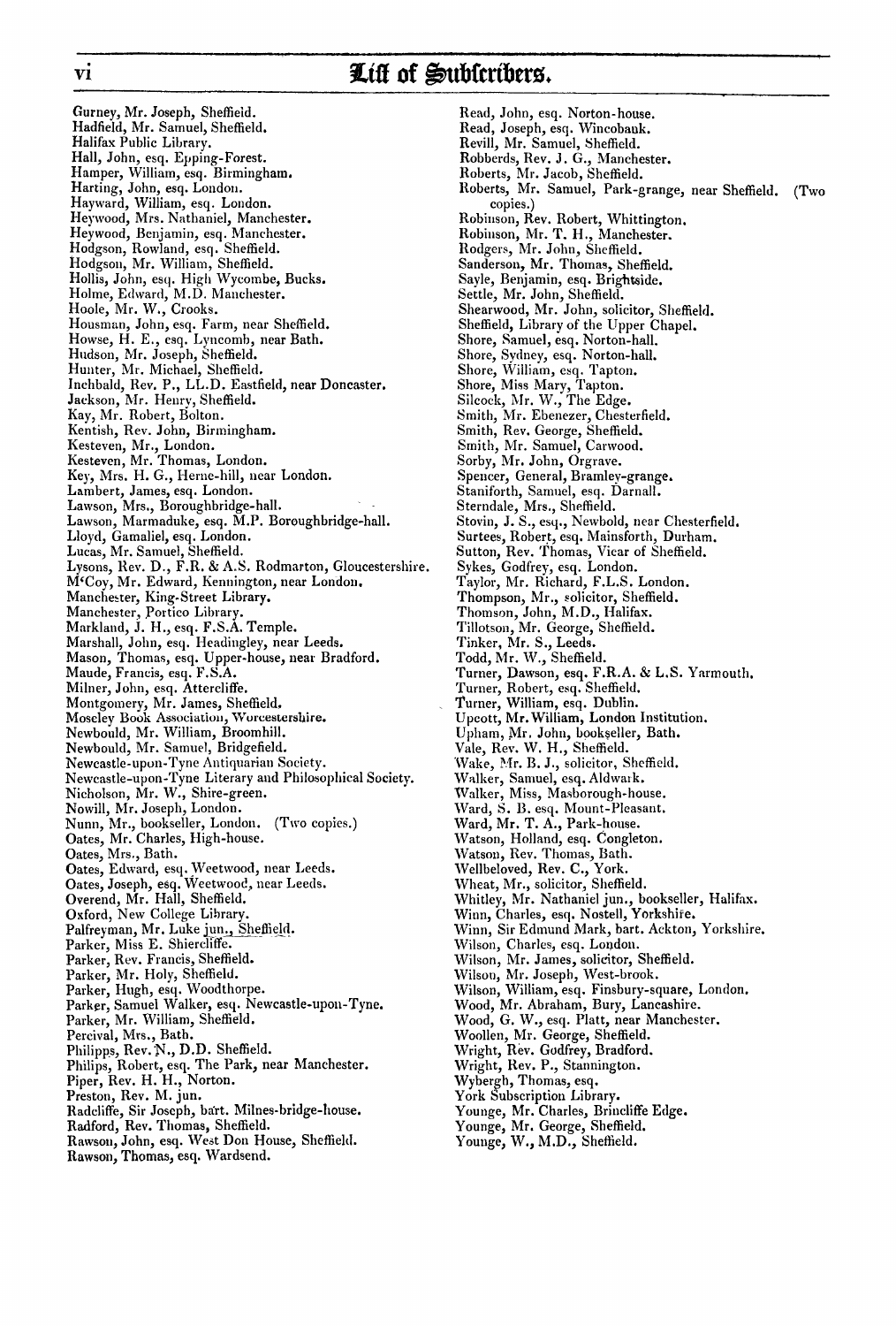# PREFACE.

**T HE ground which is here broken up owes little to the labours of any former topographer. The very name of Hallamshire is scarcely known beyond the limits of the district in which** it is in *customary* use; and though the name of Sheffield is familiar to most persons into whose *hands this volume will come, still it is presumed that the history and true character of the place and its inhabitants are but imperfectly, if at all understood.*

Many parts of the county of York have had their history and antiquities ably illustrated ; but no survey of any of the many districts into which that large county may for topographical purposes be so conveniently distributed, has comprehended any portion of the territory to which this volume relates. All that the public has seen respecting Sheffield and the district of which it is the little capital, has been in Tours, Descriptions, Directories, and Magazines; and the accounts there given have been little more than republications of-the notice of the town of Sheffield in the old *Magna Britannia*, with the errors faithfully copied, but some of the information suppressed which was contained even in so scanty an article.

If, therefore, it be found that the soil on which I have laboured does not bring forth fruit of the richest and most delicious flavour, from its produce the reader will not, it is hoped, turn away disgusted at having again offered to him that which had already palled upon his taste.

Some things which had before appeared I have been compelled to reprint. But in general the contents of this volume are now for the first time submitted to the public . And even in the matter which is transcribed from manuscript authorities, or from printed books as rare as manuscripts, it will in general be seen that something is brought to bear on the subject from other sources of information. This applies more particularly to the pedigrees. It will not be found that any of them are merely copies from the visitation-books or other collections of Yorkshire genealogies; but that throughout them fresh information is interwoven, and that where the subject seemed to require it, the line has been continued from the time of the visitations to the present period.

But while it is a subject of some satisfaction to the author, that he is not presenting to the public only that of which the public was already in possession ; so is he not without his apprehensions when he recollects that he has been treading where none had gone before him. Gladly would he have hailed the friendly light afforded by a learned and judicious antiquary that dispersed even a small portion of the gloom which hangs over all our Ante-Norman history: happy would he have been to have met with conclusions ably drawn from the few documents we possess respecting the events of the eleventh century, when such an important revolution was effected in the affairs of Hallamshire. But all preceding antiquaries seem to have stood aloof from this district; and it is in vain that I have searched for any incidental notice, or casual expression, of any of those writers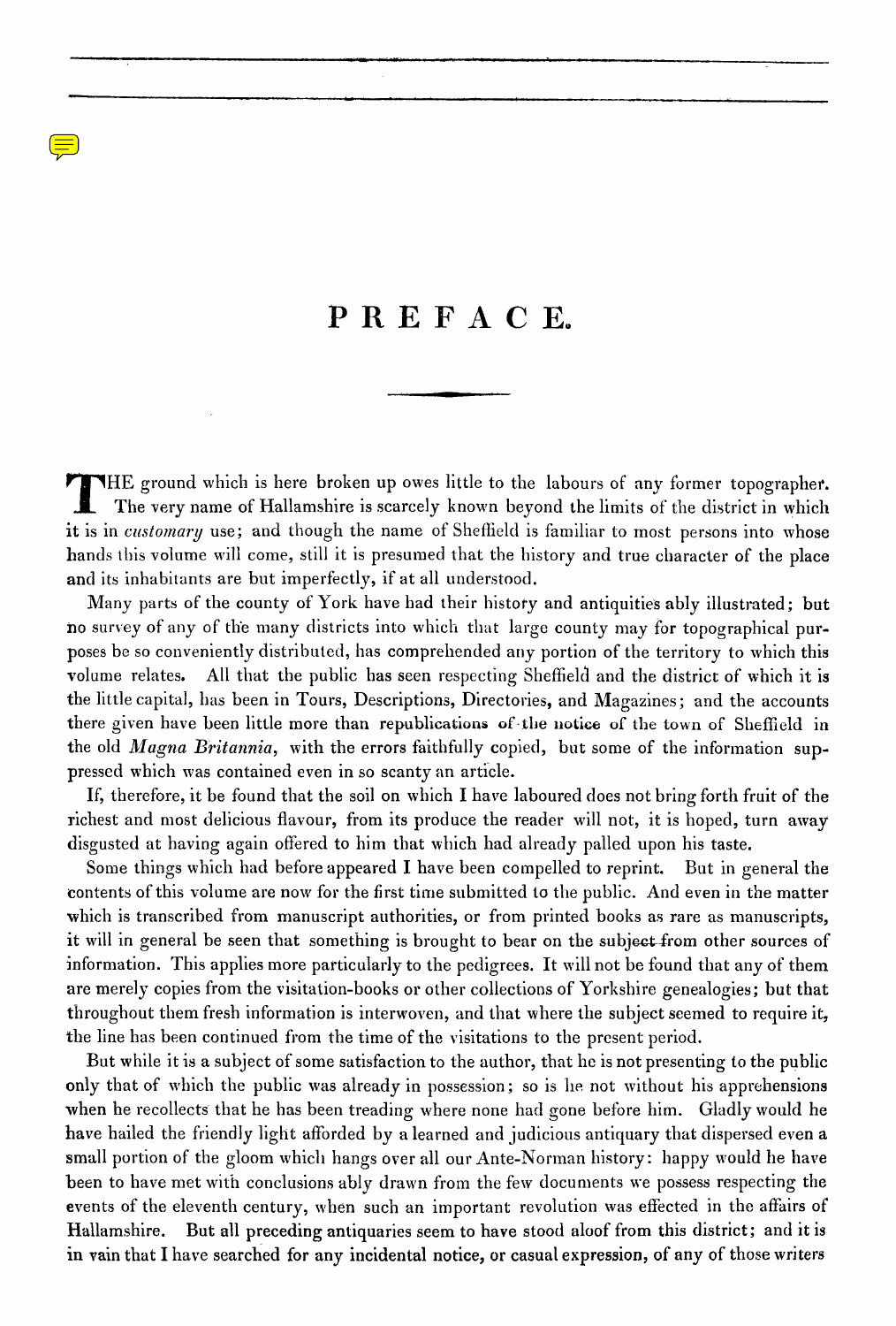#### **preface.**

who have entered on extensive investigations of our national antiquities, which might have betrayed the impression produced on their minds by the few but weighty evidences pertaining to the earlier periods of our history:

In doubtful matters, however, I have preferred to state different and opposing opinions, together with the evidence from which the conclusion, whatever it may be, must be deduced, to the mere statement of my own opinion when that opinion wanted the support of other authority . And if from documents which are here presented to the public, or from other evidences that have escaped my researches, any other person shall find that fresh light may be thrown on facts in the earlier and darker periods of our history, no one will more sincerely rejoice than I; for no one can feel a more honest and ardent zeal for the illustration of every point in our history, and for placing the whole on the firm and immoveable basis of present appearances and authentic record.

The collection of materials for this work was begun at a very early period of the author's life. It was among the amusements of childhood, and the chief pleasures of his youth. He has gone on increasing his store. He has spared neither time, nor labour, nor expense. He has been so fortunate as to meet with many persons who were both willing and able to assist him in his inquiries. That still other evidence exists that might be made to bear on the subject of this volume he is not disposed to deny. But if something yet remains behind, it will be allowed that much is here brought together. And he can truly say that what evidence has been presented to him he has faithfully used, and faithfully exhibited.

In the arrangement of the matter contained in this volume, no direction has been followed but that which the subject itself appeared to give. It was my original intention to confine myself to the parish of Sheffield, and to introduce what was to be told of the parishes which as to their history were in so many important particulars identified with it, in the form of notes, or in occasional digressions in the body of the work . On more mature consideration the present plan has been adopted; but I entreat the reader to bear in mind, that what is related of those parishes is rather to be regarded in the light of detached notices than of a regular and connected topographical account. And I regret that my present situation at so great a distance from the subject of my labours and the sources of information, has prevented me from adding to what I had formerly collected concerning those parishes, more especially in reference to the earth-works at Bradfield, the church notes at Treeton and Ecclesfield, and to the Court Rolls and other documents in the office of the Duke of Norfolk's auditor at Sheffield.

While the volume is not deficient of matter which bears upon the general history of this great kingdom, yet it undoubtedly contains much that will appear of interest only to those who have some natural connection with the places or persons described; and even of those who have this natural connection, there may be some to whom it may appear that the pages contain too much of genealogical matter, as they are not of the few who, in the words of old Gervase Holles, ' are listening after the memory of their ancestors.' But this must be the case with every topographical work which is composed upon the same scale of extent with those which have obtained from the public the full meed of approbation. In all such works there must be parts that appear to be addressed to local and even individual interests. Topography that descends not to these minutiæ, is wanting of its very nerves and sinews; it is a mere skeleton, or rather a phantom and a shadow.

More time has elapsed since the announcement of this work than was expected. For this some apology seems to be required. That apology must be a plain statement of the circumstances which have occasioned the delay. The many engagements of that admirable artist Mr. Blore, who has lent his assistance to the embellishment of the work, prevented him from paying so early an attention to the preparation of the drawings as it was his earnest wish to have paid. Much time has since been necessarily consumed in the tedious processes of etching and engraving, much of which has been ably performed by the skilful delineator himself, and the rest by eminent artists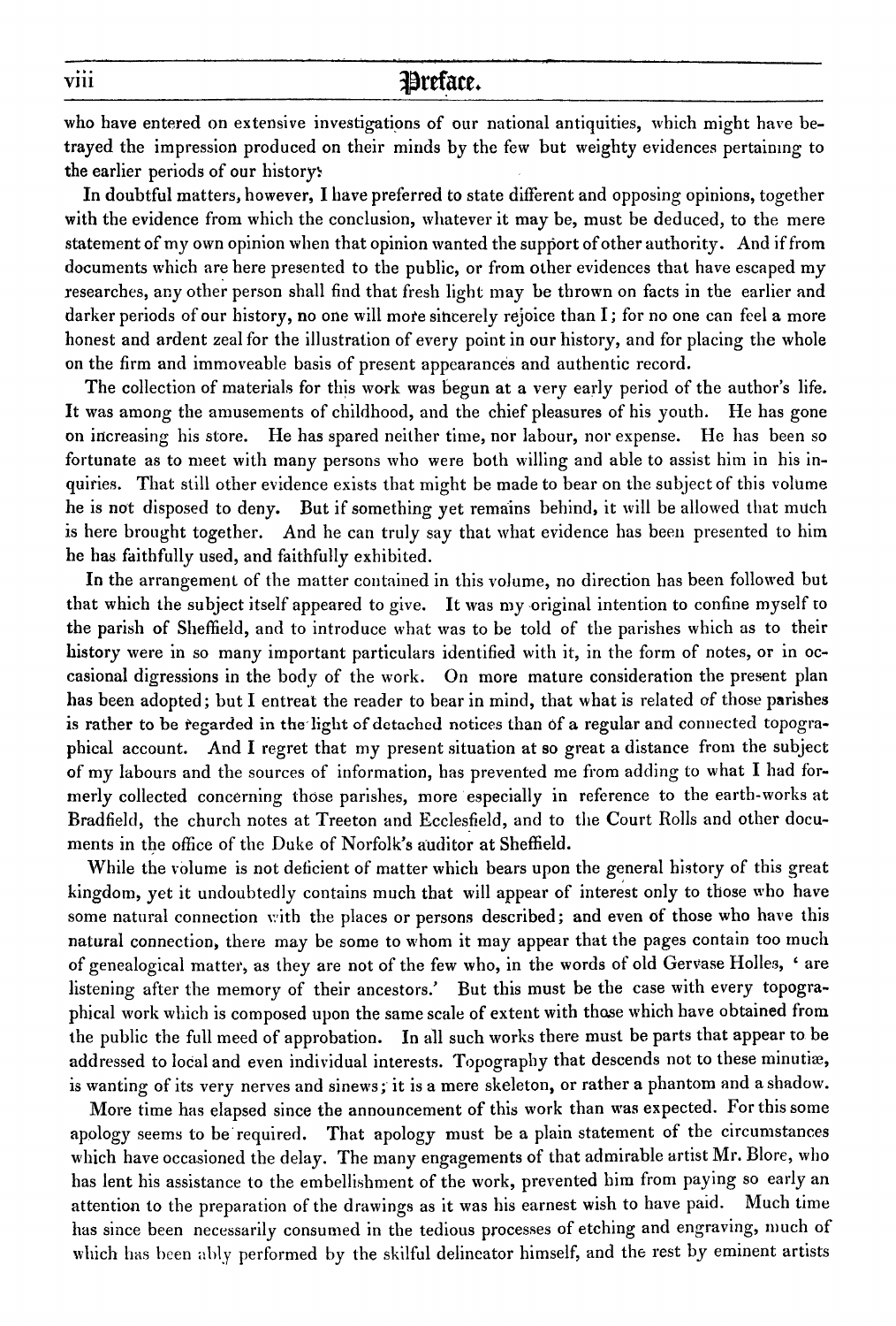#### **Vrefacr. ix**

under his superintendance and direction. The engravings at once do credit to the accuracy of Mr. Blore's delineations, to his exact knowledge of the principles of his art, and to his taste and intimate acquaintance with every thing pertaining to the pictorial embellishment of a topographical work.

It remains only that I make a grateful record of the assistance which has been afforded to the author in the collection of the materials of the present volume.

And first I must most gratefully acknowledge the essential service rendered to this work by His Grace the Duke of Norfolk, who with the most obliging condescension was not only pleased to allow that the volume should be to him inscribed, but to direct that the Court Rolls of the Manor of Sheffield and other papers relating to His Grace's paramount interest in the district which is the subject of these pages, should be laid open for my use. Nor must I omit to acknowledge the civility of Mr. Harting, Mr. Housman, and Mr. Burbeary, in giving effect to His Grace's intention.

Next I must express thus publicly my obligations to one of the worthiest and most friendly men living, Mr. William Wilson, one of the twelve capital burgesses of the town and parish of Sheffield, who with the utmost confidence has allowed me at all times freedom of access to the collections made by his much respected father, the late John Wilson esquire of Broomhead. Of those collections and the collector I have spoken at page  $276$  of the present work. To them this volume owes much of whatever claim it may have on the public attention, and I beg leave once more to repeat my thanks to the worthy possessor for the opportunities he has so often afforded me of consulting and transcribing from them.

Mr. Wilson was in correspondence with many of the antiquaries of his time. John-Charles Brooke esquire, Somerset herald at arms, whose premature death was the severest blow which the cause of Yorkshire topography ever received, was his friend and frequent correspondent. He communicated to Mr. Wilson from time to time the pedigrees of the gentry of Hallamshire which were entered at the visitations of the heralds, or which by any other means found their way into that noble depositary of genealogical and topographical information the College of Arms. Other interesting and useful notices from the same depositary I owe to the unwearied kindness of that true lover and warm encourager of all topographical and genealogical inquiries, William Radclyffe esquire, the present Rouge-croix pursuivant at arms, who has manifested a zealous concern for the completeness of this work, by communicating whatever he had observed in the collections of former antiquaries that pertained to this subject, or that his own labours had redeemed from tho dust and darkness of antiquity.

To the mediation of Mr. Radclyffe with the late Richard Henry Beaumont esquire, I owe that valuable series of original letters in which is contained the correspondence which passed between Sir William Savile and Major Beaumont while the latter was in command at Sheffield castle, in the time of the civil dissensions of the seventeenth century. And at the request of the same gentleman, Edmund Lodge esquire, Lancaster herald at arms, indulged me with the use of his abstracts of such of the Talbot letters as did not appear to him to possess sufficient general interest to be entitled to admission into his valuable ' Illustrations of British History, &c.,' to whom I beg leave thus to present my most respectful thanks.

The Reverend Daniel Lysons of Rodmarton in the county of Gloucester, a veteran topographer, has obliged the author by some valuable communications; and the unsolicited kindness of his brother the late Samuel Lysons esquire, keeper of the records in the Tower, has left me no reason to suppose that in the vast store of historical documents which were under his care are any remaining that would throw further light on the descent of property, or any other part of the history of the parish of Sheffield.

To Henry Ellis esquire of the British Museum I am indebted for a ready access to the treasures of that great national depositary.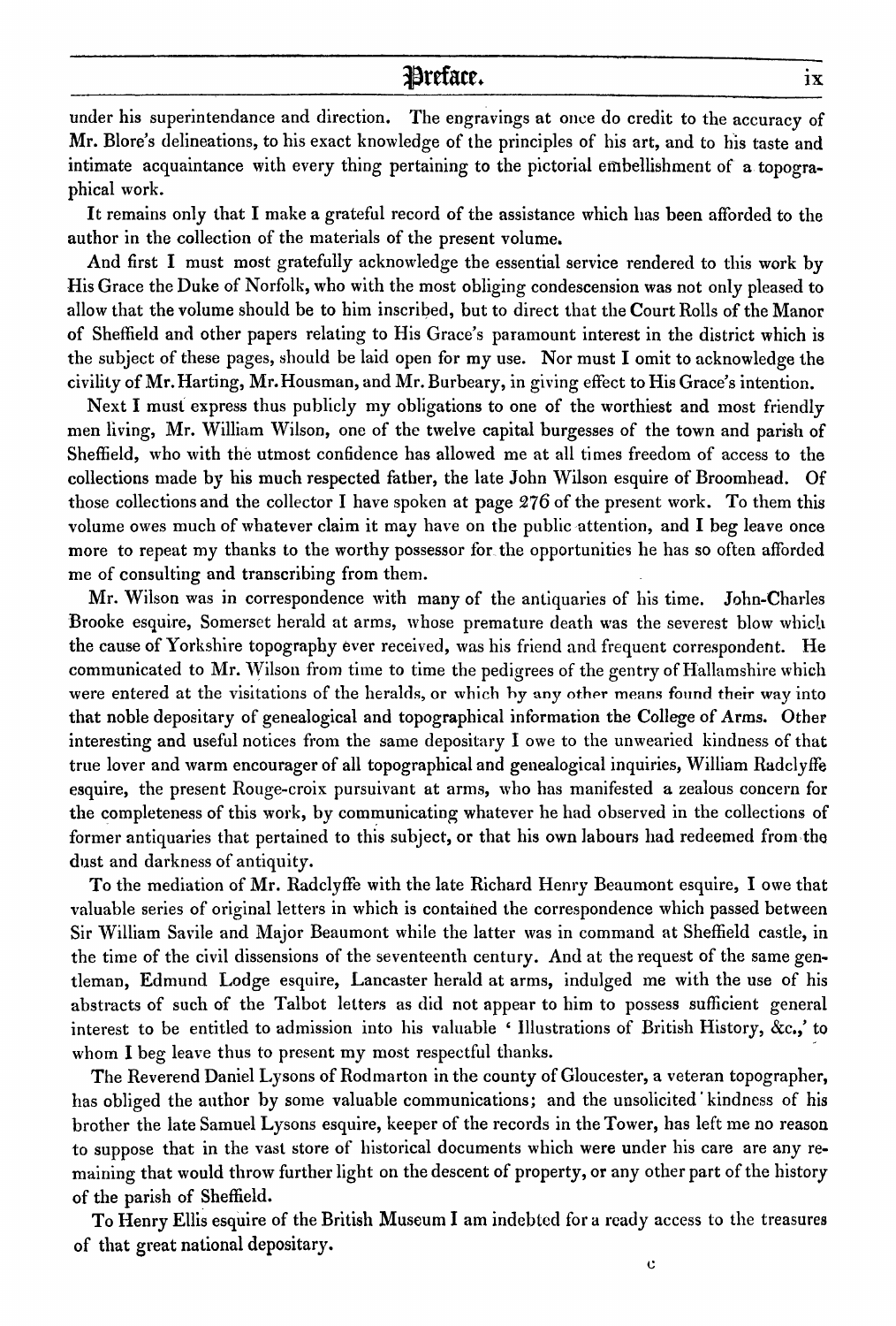#### **x Preface.**

The Reverend Philip Bliss of Saint John's College in Oxford has my most cordial thanks for much valuable assistance which hig residence at Oxford has enabled him to afford; and I beg to present my respectful acknowledgements to the Reverend Bulkeley Bandinel, keeper of the Bodleian Library, who was pleased to give every facility to my own researches, as well in the multifarious collections of Dodsworth, as in the collections for the county of York which passed to that library from the hands of Mr. Gough.

To the Reverend Thomas Sutton vicar of Sheffield I must offer my best thanks for some valuable information respecting the ecclesiastical affairs of the parish; and I recollect with pleasure that I have in frequent conversations with the Reverend Edward Goodwin, late curate of Attercliffe, received information that has been of considerable use in the compilation of this work. My friends William Shore esquire of Tapton, and John Read esquire of Norton-house, will please to accept my best acknowledgements, the former for the valuable communications with which he has favoured the author respecting the hospital in Sheffield which was founded by the family of Hollis; and the latter for much information respecting the River Don Company, a prompt attention to every inquiry, and a zealous promotion in every possible way of the success of this work . And lastly my much valued friend Mr. Thomas Asline Ward of Park-house will accept my best thanks, for many useful communications which the public offices he has held in his native town have enabled him to supply.

To the various friends who have interested themselves in procuring that attention to the prospectus of this volume, which was a necessary preliminary to engaging in a publication that must of course involve its author in considerable expense, I shall forbear to do more than make this general acknowledgement, lest by omitting any name I might incur a suspicion of not duly appreciating services that have been rendered :—but one is now no more; and in a mixed feeling of pleasure and of sadness, I add the name of the Reverend George Smith, M.A. curate of Ecclesall and assistant-minister in the parish-church of Sheffield, by whom I was at first encouraged to arrange in this form the materials which had been collected, and whose friendly assistance was in every way most zealously afforded till he was able to counsel and act no more. The recollection of the long experienced friendship of such a man is dear to me; and I dismiss the work with less satisfaction than would have been the case, could I now present it to the hand of him who watched its progress, who would have pardoned its defects, and looked with an indulgent and partial eye upon its merits.

**BATH, August, 1819 .**